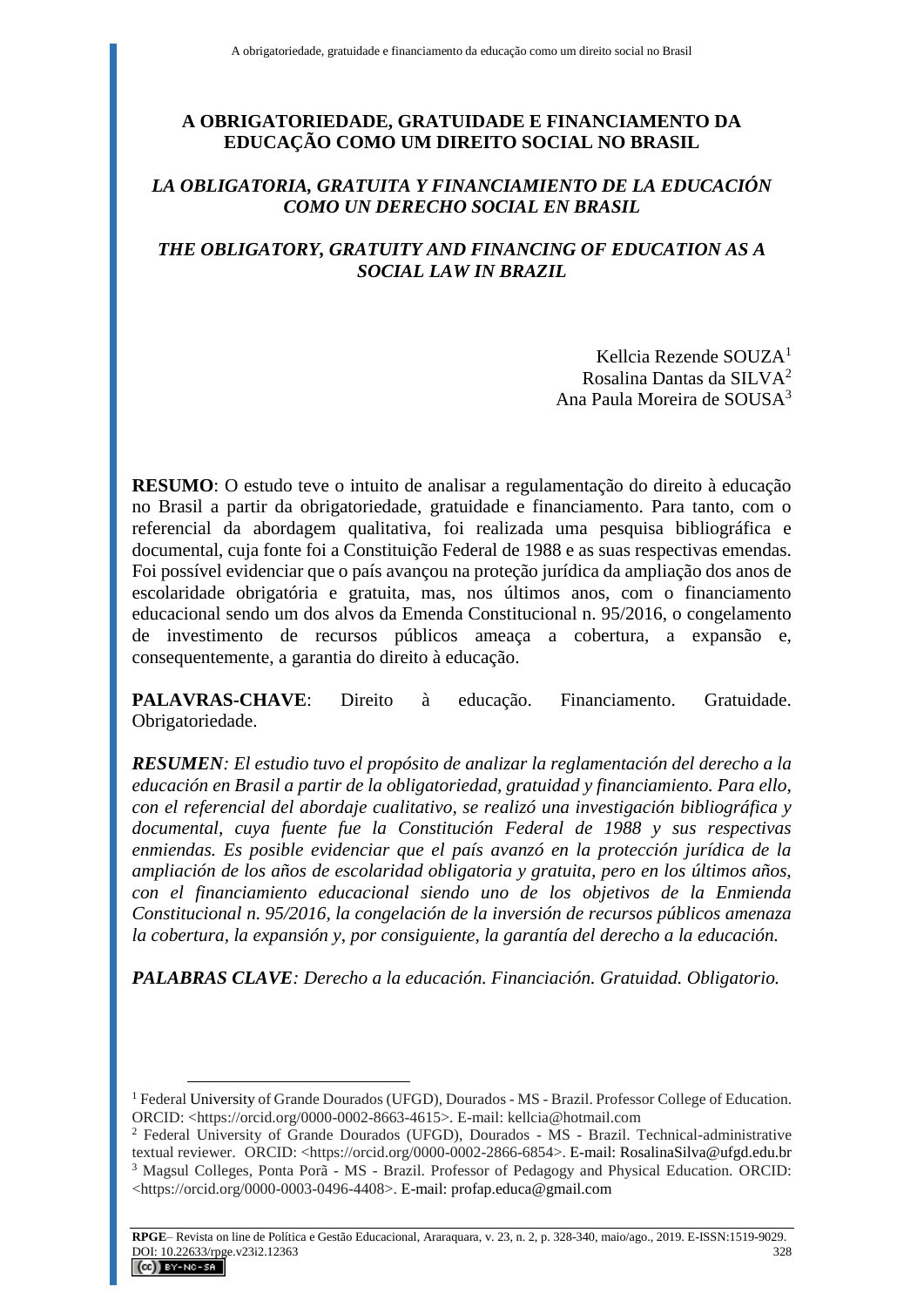*ABSTRACT: The purpose of this study was to analyze the regulation of the right to education in Brazil based on compulsory, gratuitous and financing. For that, with the reference of the qualitative approach, a bibliographical and documentary research was carried out, whose source was the Federal Constitution of 1988 and its respective amendments. It was possible to show that the country has advanced in the legal protection of the expansion of years of compulsory and free schooling, but in recent years, with educational funding being one of the targets of Constitutional Amendment n. 95/2016, the freezing of investment of public resources threatens to cover, expand and, consequently, guarantee the right to education.*

*KEYWORDS: Right to education. Financing. Gratuity. Obligatory.*

## **Introduction**

Considering that education as a right fall within the field of public policies and the existence of a right implies the existence of a normative system (BOBBIO, 1992), the present study aims to analyze the right to education in Brazil from the obligation, gratuity and educational funding. In order to achieve the goal of the established objective, a qualitative bibliographical and documentary research was carried out. The documentary source contemplates the Federal Constitution of 1988 and its respective amendments, having as categories of analysis the forecast of the obligation, the free offer of education and the public expenditure destined to education.

In Brazil, according to Flach (2009), there was a historic advance in the definition and regulation of the right to education, which has the 1988 Federal Constitution as its main framework. However, we must not lose sight of the fact that the State must guarantee the educational right always aiming to expand its offer free of charge and provide the concrete means necessary for its implementation, in which financing is crucial.

We know that understanding the right to education in a country with regard to its normative order would include a broader research that considers the elements: management perspectives, inclusive education, structural and material conditions, curriculum, training and valorization of education professionals and evaluation. However, covering all these aspects would run counter to the need for the delimitation necessary to guarantee the execution of the present research. With this background, we opted for the analysis of compulsory, gratuitous and educational financing.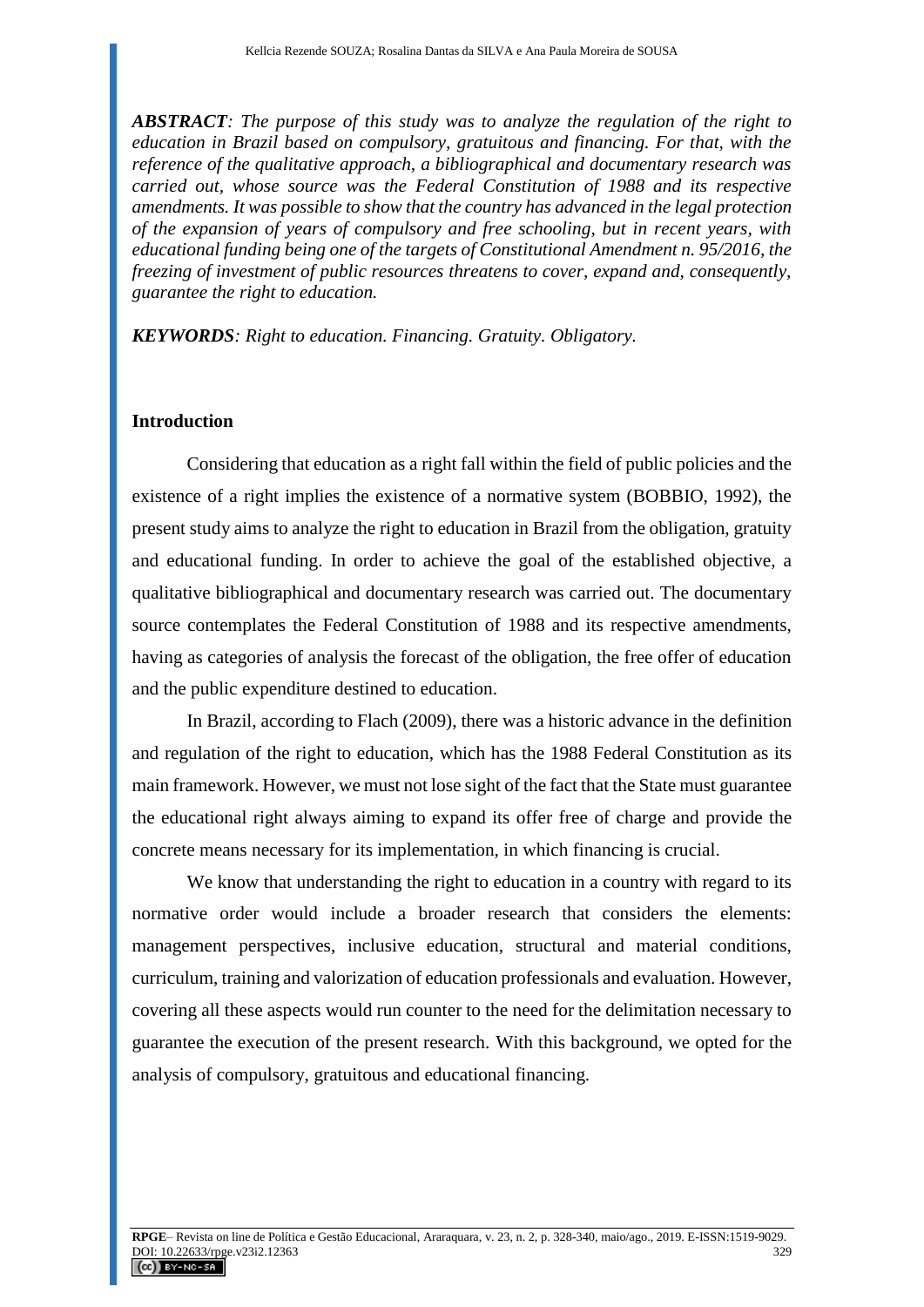### **Obligation and gratuity of the right to education in Brazil**

The right to education has historically served as the bridge between political rights and social rights. In this way, guaranteeing a minimum level of schooling to the individual becomes a right/duty closely related to the exercise of citizenship. According to Flach (2009), besides obligatory, gratuitousness is another imperative principle in guaranteeing this right and to preserve its egalitarian character. The state cannot make education compulsory without making it free, since compulsory and free basic education is associated with the commitment to the personal, social and political development of the human being. It is thinking about the development of a nation's nation.

According to the author, education must be ensured in a broad legal framework, so as to enhance not only its legal guarantee but, above all, its material guarantee, since the enjoyment of this right represents the creation of individual and collective conditions for the development of consciousness about the reality in which one lives and about the existing relationships in the contexts of which the subjects are historical, social, cultural, economic and political. It is, therefore, the right that makes possible the concrete instruments to achieve citizenship in an effective way.

In guaranteeing the right to compulsory and free basic education, the State will ensure a universal condition for the enjoyment of civil rights. Thus, Cury (2002) points out that the relevance of primary education made as an essential citizen's right and a duty of the State have imposed compulsion and gratuity as ways of making it accessible to all, regardless.

> In formal education, universalization, compulsion and gratuity are part of a single process. The obligation and the free education represent, at the same time, the guarantee of universality of access to education, while ensuring the right of man to education. The universalization of education thus represents the mechanism by which it is possible to guarantee equal access to the school (DIAS, 2007, p.450). 4

"For this reason, the right to primary school education is inscribed within a broader perspective of the civil rights of citizens". The guarantee of basic education as a law arose

<sup>4</sup> Na educação formal, universalização, obrigatoriedade e gratuidade formam parte de um único processo. A obrigatoriedade e a gratuidade da educação representam, simultaneamente, a garantia da universalidade do acesso à educação, ao tempo em que asseguram o direito do homem à educação. A universalização do ensino representa, assim, o mecanismo mediante o qual é possível garantir a igualdade de acesso à escola (DIAS, 2007, p. 450).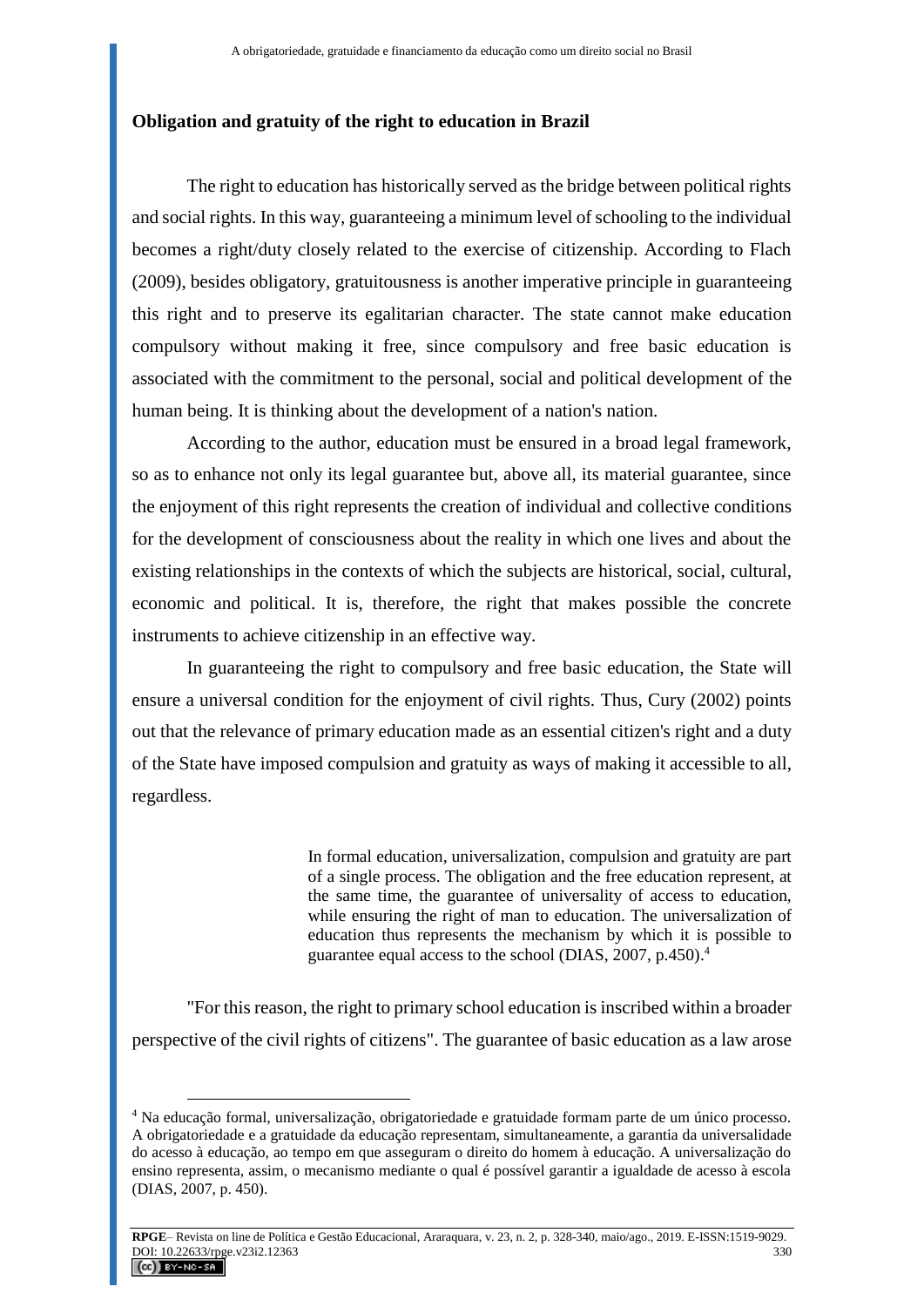from a historical process of struggles led by a democratic conception of society in which equality of opportunities is sought or even equality of social conditions and to seek this premise means to postulate the expansion of compulsion and gratuity as principles which extend the protection of law (CURY, 2002, p.268).

In view of the foregoing, let us see how the principles of compulsion and gratuity are treated in the Brazilian constitution. In Brazil, the Federal Constitution of 1988 endorsed, in its article n. 6, education as a social right. Cury (2002) emphasizes that this condition of Brazilian constitutionalism has placed education as a principle of the dignity of the human person as the highest value of the State, inasmuch as, along with other social rights, it enshrines it as a fundamental right. For Oliveira and Araújo (2005, p. 6), the Brazilian Federal Constitution was a normative framework for the country, as "[...] it pointed to a more universalizing perspective of social rights and advanced in the attempt to formalize, from the point of view of the Brazilian legal system, a state of social welfare in an unprecedented dimension in its history".

Sarlet (2005) points out that fundamental rights, especially education and health, must be expressed constitutionally. These rights require extensive legal protection as they represent the conditions vital to human dignity. Specifically, on the right to education, nine articles have been included, in which a series of aspects that involve their implementation are explicitly stated. Article 205 states that education is the right of everyone and the duty of the State and the family.

Article 206 establishes the principles that underlie the offer of education in the country, namely, "I - equality of conditions for access and stay in school; II - Freedom to learn, to teach, to research and to spread thought, art and knowledge ... IV - free public education in official establishments ". Article 208 presents, in particular, the right to education, which will be carried out by guaranteeing:

IV - Early childhood education, day care and preschool, to children up to five  $(5)$  years of age<sup>7</sup>;

I - compulsory basic education free of charge from 4 (four) to 17 (seventeen) years, including those who did not have access to it at the age of their own<sup>5</sup>;

II - progressive universalization of free secondary education<sup>6</sup>;

III - specialized educational services for the disabled, preferably in the regular educational network;

<sup>5</sup> Writing provided by the Constitutional Amendment n° 59 de 2009.

 $6$  Writing provided by the Constitutional Amendment n<sup>o</sup> 14 de 1996.

<sup>7</sup> Writing provided by the Constitutional Amendment n° 53 de 2006.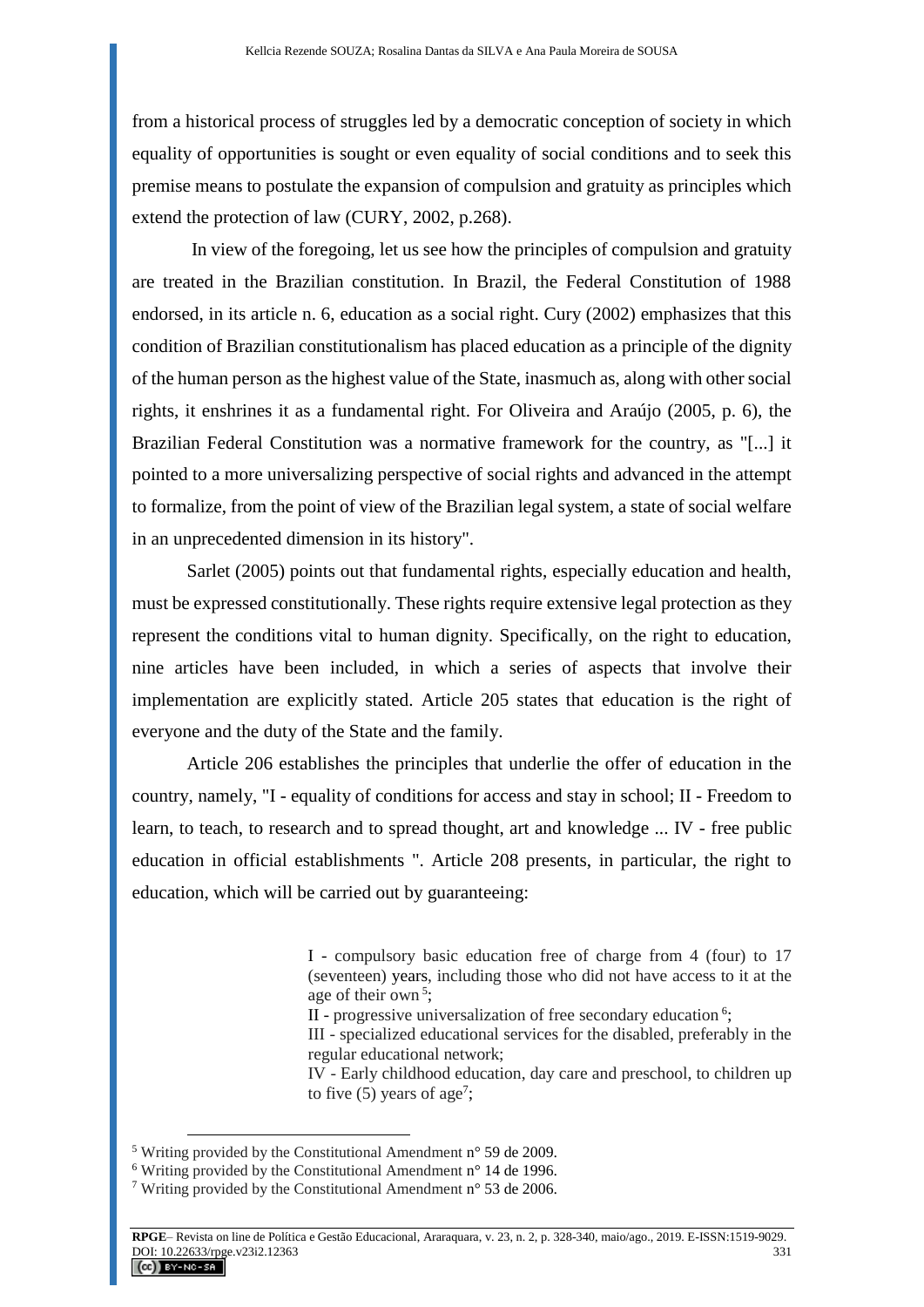V - access to the highest levels of education, research and artistic creation, according to the capacity of each one;

VI - provision of regular night education, adequate to the conditions of the student;

VII - assistance to the student in all stages of basic education, through supplementary programs of school didactic material, transportation, food and health care<sup>8</sup> (BRAZIL, 1988).<sup>9</sup>

Paragraphs 1, 2 and 3 of article 208 also define that access to compulsory and free education is subjective public right; the non-offer of compulsory education by the government, or its irregular offer, is the responsibility of the competent authority. Education, in the Federal Constitution of 1988, was conceived as compulsory and gratuitous and, when offered by the public authorities, became a subjective public right, by which the individual has an inviolable sphere of action, in which the public power cannot penetrate (DUARTE, 2004).

> [...] subjective public law confers on the individual the possibility of transforming the general and abstract norm contained in a given legal order into something that he possesses as his own. The way to do this is by triggering the legal norms (objective law) and transforming them into their law (subjective right). The interesting thing is to note that the subjective public right is configured as a legal instrument to control the performance of state power, since it allows its holder to judicially constrain the State to perform what it owes (DUARTE, 2004: 113).<sup>10</sup>

Subjective public law is a constitutional legal norm that guarantees to every citizen, legitimately invested with his right, the power to demand compliance with the law and, to the State, the obligation to promote it. In the case of education, it means that the holder of this right is any person, of any age, who had access to compulsory schooling

<sup>8</sup> Writing provided by the Constitutional Amendment n° 59 de 2009.

<sup>9</sup> I - educação básica obrigatória e gratuita dos 4 (quatro) aos 17 (dezessete) anos, assegurado inclusive para os que a ele não tiveram acesso na idade própria;

II - progressiva universalização do ensino médio gratuito;

III - atendimento educacional especializado aos portadores de deficiência, preferencialmente na rede regular de ensino;

IV – educação infantil, em creche e pré-escola, às crianças até 5 (cinco) anos de idade;

V - acesso aos níveis mais elevados do ensino, da pesquisa e da criação artística, segundo a capacidade de cada um;

VI - oferta de ensino noturno regular, adequada às condições do educando;

VII - atendimento ao educando, em todas as etapas da educação básica, por meio de programas suplementares de material didático escolar, transporte, alimentação e assistência à saúde (BRASIL, 1988). <sup>10</sup> [...] o direito público subjetivo confere ao indivíduo a possibilidade de transformar a norma geral e abstrata contida num determinado ordenamento jurídico em algo que possua como próprio. A maneira de fazê-lo é acionando as normas jurídicas (direito objetivo) e transformando-as em seu direito (direito subjetivo). O interessante é notar que o direito público subjetivo configura-se como um instrumento jurídico de controle da atuação do poder estatal, pois permite ao seu titular constranger judicialmente o Estado a executar o que deve. (DUARTE, 2004, p. 113)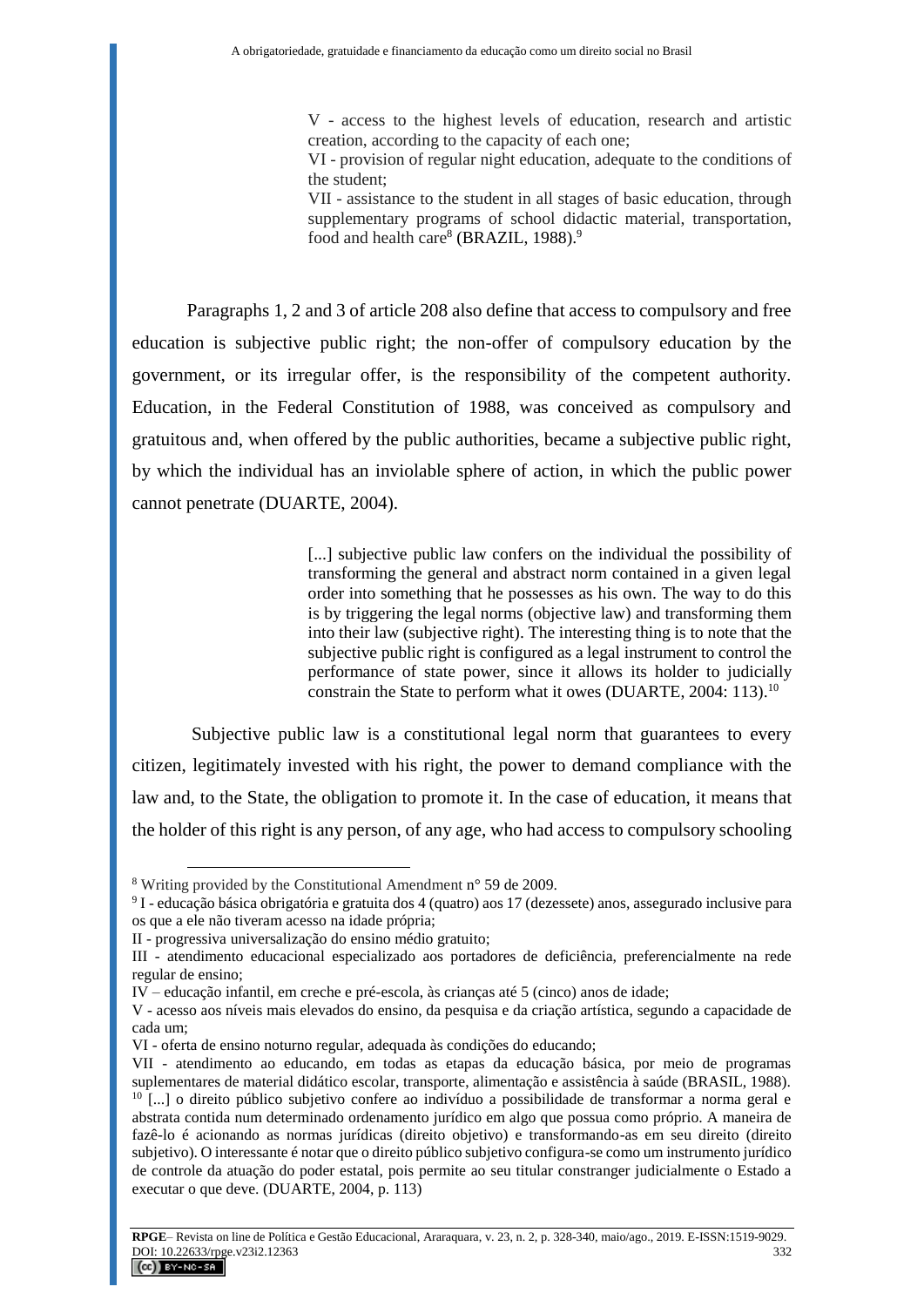at the appropriate age or not. It is subjective because it is inherent to its holder and as the subject of this duty is the State, it is a public right. According to Duarte (2004), it is a legal instrument to control state action, since it enables the citizen invested with his right to legally demand from the State the fulfillment of his duties.

The compulsory and free education in Brazil has undergone several changes through revisions in the constitutional text over the last twenty years, among them, the expansion of compulsory schooling. While the original text provided compulsory and free education for primary schooling, which included children between the ages of 7 and 14, Constitutional Amendment nº 59/2009 established the age of 4 to 17 years, which totals 14 years of compulsory school time.

According to Flach (2009), the expansion of the years of schooling was an advance for the Brazilian educational reality, which shows that the referred Constitutional Amendment constitutes a landmark for the education of the country. The expansion of compulsory and free schooling from 4 to 17 years implies the legal guarantee of a greater number of children and adolescents in school. We understand that this is a historic achievement forged both in the context of economic and socio-cultural development and, above all, in the social struggle for expanding the right to education inalienable to all.

The Brazilian educational context, especially in the last two decades, presented to basic education a configuration of profound changes regarding educational policies, among which, the expansion of the years of compulsory schooling in the country was constituted as one of the central guidelines. These changes were mainly due to the need to overcome the scenario of Brazilian education, historically marked by failure and social exclusion (SENNA, 2008).

#### **Regulating educational funding**

Financing is the main indicator of each national government's effort to expand supply coverage, ensure permanence and quality of education. The expansion of public investments for education, in real terms, tends to enhance the economic and, especially, social development of a nation. On the other hand, the maintenance or reduction can trigger a change of priorities on the part of the country, which will impact the effective realization of the right to education (TROJAN, 2010).

The realization of education as a social, obligatory and free, guaranteed constitutionally, demand cost. Thus, the contribution necessary for the maintenance of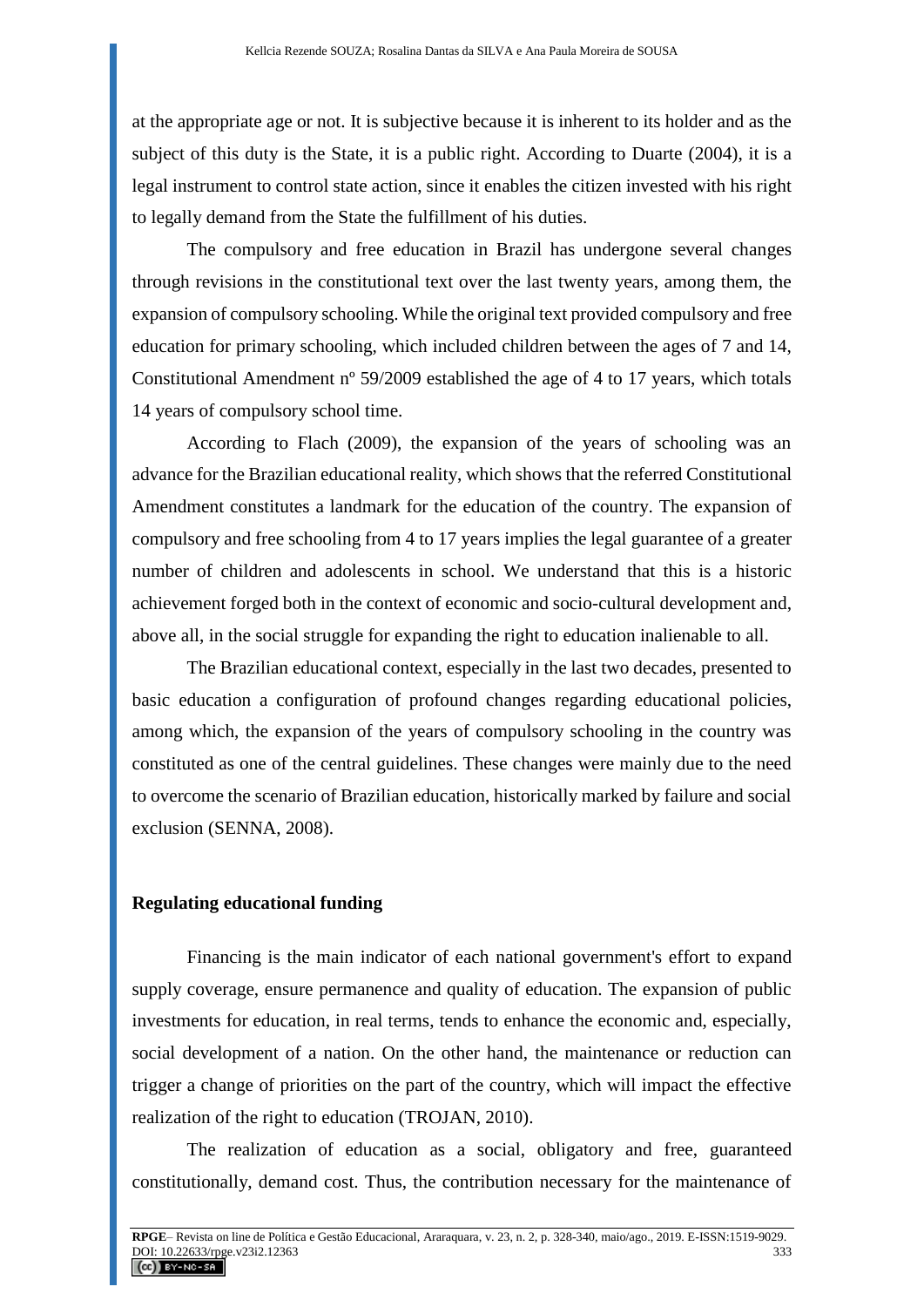educational institutions, remuneration and valuation of education professionals and construction of new physical structures, ie to subsidize educational policies, come from society itself, by paying taxes that will be redistributed by the State. Educational investments should be predicted in the budget<sup>11</sup> from a country's income and should be classified according to standardization. However, the percentage of transfer to the area will require the standardization of a legal apparatus (OLIVEIRA; MORAES; DOURADO, 2009).

Brazil establishes, in its constituent, the regulation of educational financing. The Brazilian Constitution, in relation to the organization and division of responsibilities in the financial provision of education among federated entities, establishes, in article 211, that the Union, the states, the Federal District and the municipalities will organize their education systems on a regime of collaboration. This article also defines that the municipalities will work in Primary Education and Early Childhood Education; States and the Federal District will be responsible, primarily, for Elementary and Middle School; and the Union will organize the federal system of education and territories (BRASIL, 1988).

The organization of the financing in the educational system of Brazil, according to the Federal Constitution is characterized by the division of competences and responsibilities between Union, states, Federal District and municipalities of the different levels, stages and educational modalities. This determination, which defines teaching priorities, does not prohibit or restrict the performance of federated entities in other levels and stages of Brazilian education, but is considered as a parameter for the management of budgetary resources (SOUZA, 2017).

The legal structure of the country's financing is based on the competencies attributed to its federated entities: Union, States, Federal District and Municipalities. It is up to the Union to apply its budget in the federal education system and also in the transfer of resources to make up the revenues of the States and Municipalities. In this bias, the

<sup>&</sup>lt;sup>11</sup> "The budget is a planning phase, that is, it is a law that guides the execution of government plans. In the Budgetary Law, all revenue and all public expenditure corresponding to one year must be foreseen. Thus, in the budget, whether of the union, the states, the Federal District or the municipality, all sources of income, for example, education (taxes, transfers, salary-education and others) and all will be realized, comprising the expenses with personnel, material, services, works, equipment and others. Revenue is the total income of a state, an entity or a person, destined to meet the necessary expenses. Public revenue is comprised of current revenues and capital revenues. Tax revenue consists of the sum of taxes that the State requires of individuals and corporations, coercively, without offering them a direct and determinate consideration" (OLIVEIRA; MORAES, 2009, 2-3).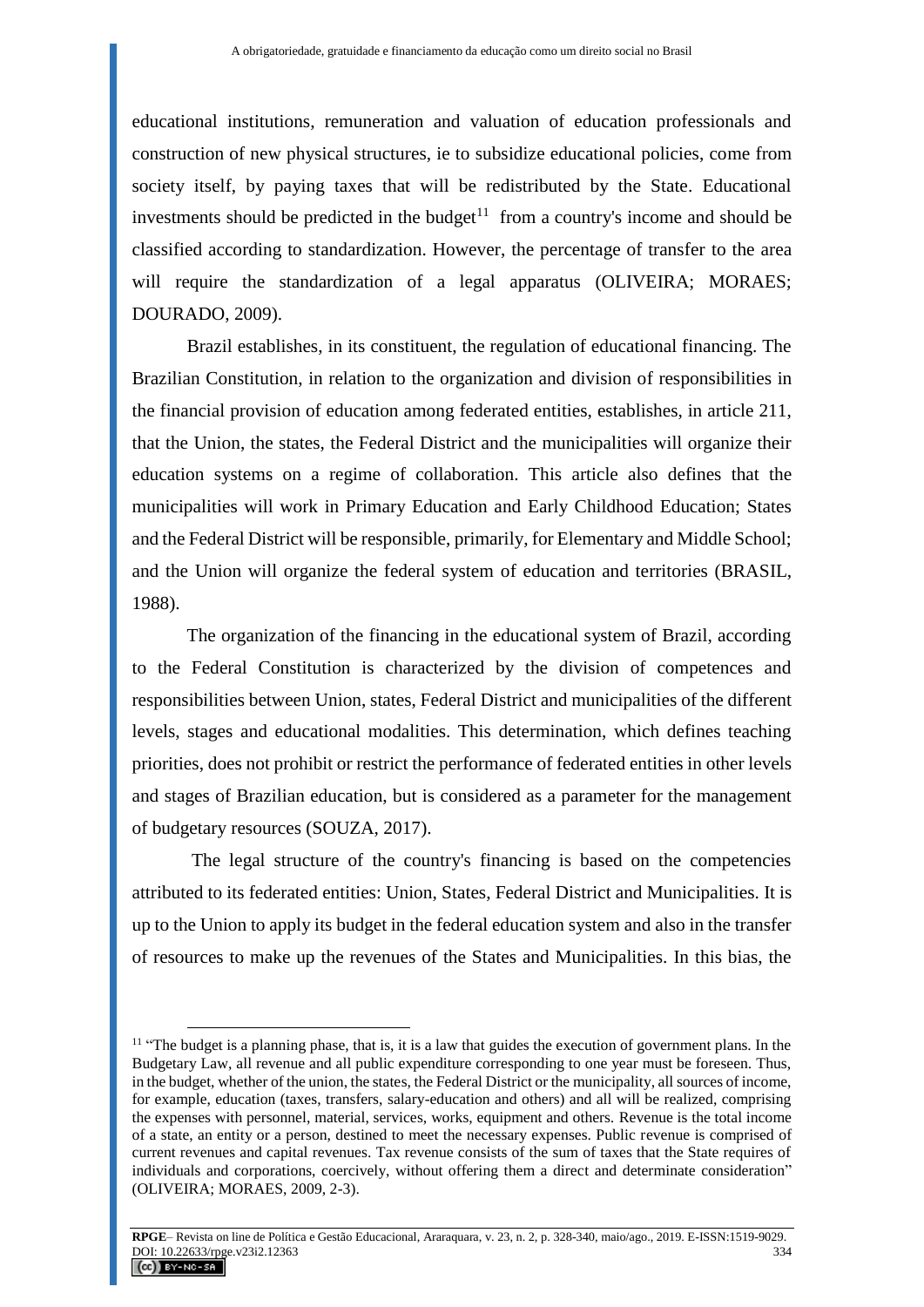normalization of financing in the country is governed by the collaboration regime (ABRAHÃO, 2005).

Article 212 emphasizes that the Union will apply annually, never less than 18%, and the States, Federal District and Municipalities, at least 25% of revenue from taxes, including that from transfers, in the maintenance and development of teaching. Sena (2008) emphasizes that it is important to make the reservation that the state constituents and the organic laws of the municipalities may establish greater percentages of the application of resources for education.

The resources for educational financing in Brazil come from the tax collections of the society, which means that the expressive portion of the sources of the union, states, Federal District and municipalities comes from the tax collection. Abrahão (2005) considers that, by legally linking a percentage to education expenditures through the revenue stream, the country assures an important legal tool to guarantee the concrete availability of resources for the fulfillment of the responsibility of the public power in guaranteeing the right the education.

> Each ruler, when comes to power, cannot use public money as he sees fit. To ensure the education of all, the Federal Constitution establishes a minimum of annual expenditures that the Union, states, Federal District and municipalities should devote to education policies. These are the so-called compulsory expenses with education (RIZZI; GONZALEZ; XIMENES, 2011, p. 43). 12

Paragraph 3 establishes that the distribution of public resources will ensure the priority of attending to the needs of compulsory education, regarding universalization, guarantee of quality standard and equity, according to the national education plan (BRASIL, 1988). The other sections of this article highlight:

> § 1º The portion of the collection of taxes transferred by the Federal Government to the States, the Federal District and the Municipalities, or by the States to the respective Municipalities, is not considered, for the purpose of the calculation provided for in this article, revenue of the government that to transfer.

> § 2º For the purpose of complying with the provisions of the "caput" of this article, the federal, state and municipal education systems and the resources applied in the form of art. 213

<sup>12</sup> Cada governante, quando chega ao poder, não pode usar o dinheiro público como bem entender. Para garantir a educação de todas e todos, a Constituição Federal estabelece um mínimo de gastos anuais que União, estados, Distrito Federal e municípios devem destinar às políticas de educação. São as chamadas despesas obrigatórias com o ensino. (RIZZI; GONZALEZ; XIMENES, 2011, p. 43)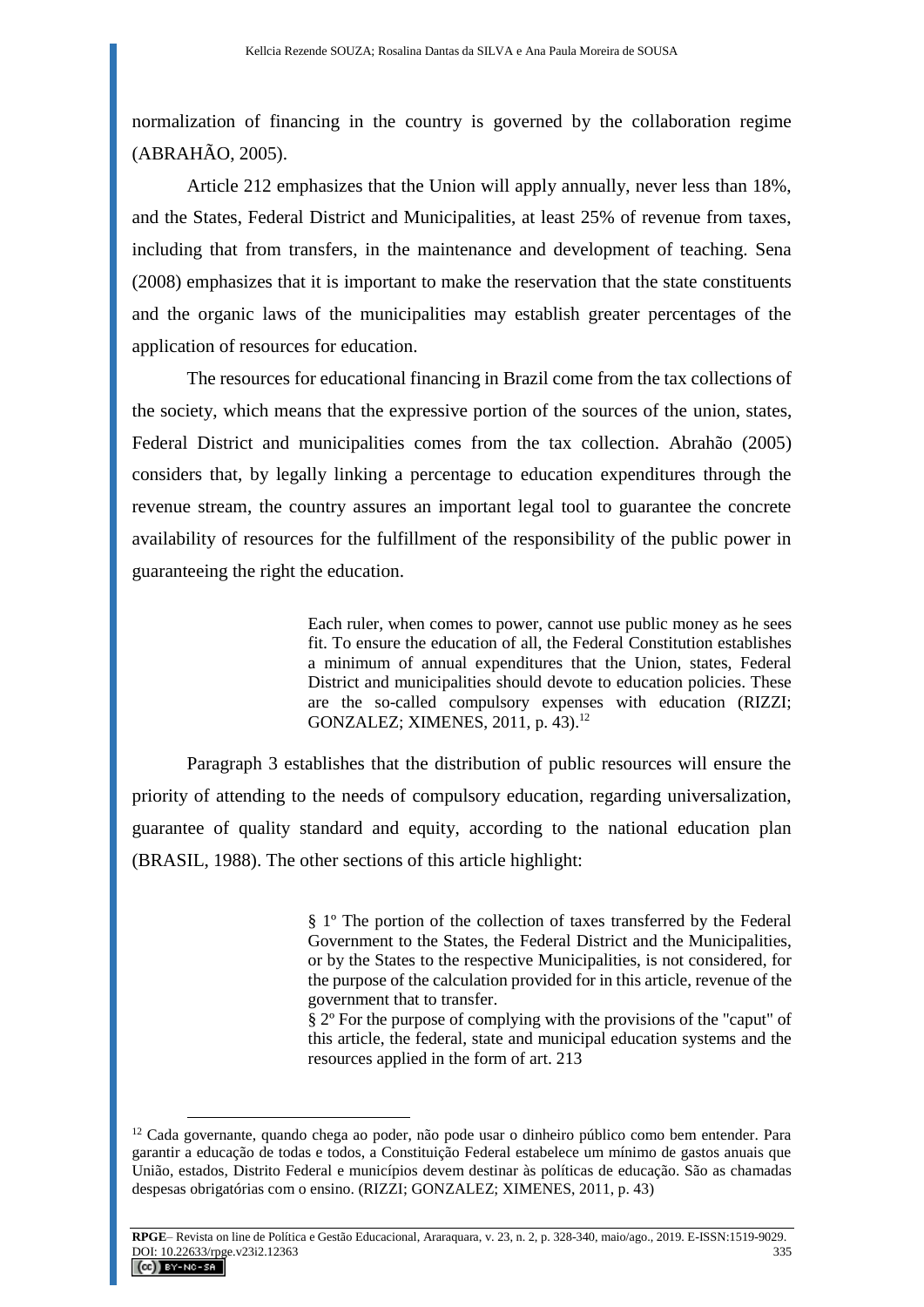§ 3º The distribution of public resources will ensure priority to meeting the needs of compulsory education, regarding universalization, quality assurance and equity, under the terms of the national education plan. § 4º The supplementary food and health care programs provided for in art. 208, VII, shall be financed from social contributions and other budgetary resources. § 5º The public basic education will have as additional source of funding the social contribution of the education wage, collected by the companies according to the law.

§ 6º The state and municipal quotas of the social contribution levy of the education wage will be distributed proportionally to the number of students enrolled in basic education in the respective public education networks. (BRASIL, 1988)<sup>13</sup>

It is notorious that the constitutional text emphasizes that resources should be given priority to compulsory education, with a view to universality with equity and quality. In addition to taxation, the Brazilian Constitution provides for the following sources of financing for education: contributions (salary-education, lottery income, contributions on profit and social security); untying of Union revenues; and credit operations. Although diversified sources are observed, taxation is still the main source of income in the financing of public compulsory education, both by the Federal Government and the states, Distrito Federal and municipalities (GEMAQUE, 2011).

Article 213 states that public resources shall be allocated to public schools and may be directed to community, faith-based or philanthropic schools, as defined by law. In addition to these two articles, the constituent presents, in its article 206, the valuation of education professionals, an issue that is related to educational funding.

> V - valorization of school education professionals, guaranteed by the law, career plans, with admission only by public examination of tests and titles, those of public networks; VIII - National professional salary

<sup>13</sup> § 1º A parcela da arrecadação de impostos transferida pela União aos Estados, ao Distrito Federal e aos Municípios, ou pelos Estados aos respectivos Municípios, não é considerada, para efeito do cálculo previsto neste artigo, receita do governo que a transferir.

<sup>§ 2</sup>º Para efeito do cumprimento do disposto no "caput" deste artigo, serão considerados os sistemas de ensino federal, estadual e municipal e os recursos aplicados na forma do art. 213.

<sup>§ 3</sup>º A distribuição dos recursos públicos assegurará prioridade ao atendimento das necessidades do ensino obrigatório, no que se refere a universalização, garantia de padrão de qualidade e equidade, nos termos do plano nacional de educação.

<sup>§ 4</sup>º Os programas suplementares de alimentação e assistência à saúde previstos no art. 208, VII, serão financiados com recursos provenientes de contribuições sociais e outros recursos orçamentários.

<sup>§ 5</sup>º A educação básica pública terá como fonte adicional de financiamento a contribuição social do salárioeducação, recolhida pelas empresas na forma da lei.

<sup>§ 6</sup>º As cotas estaduais e municipais da arrecadação da contribuição social do salário-educação serão distribuídas proporcionalmente ao número de alunos matriculados na educação básica nas respectivas redes públicas de ensino. (BRASIL, 1988)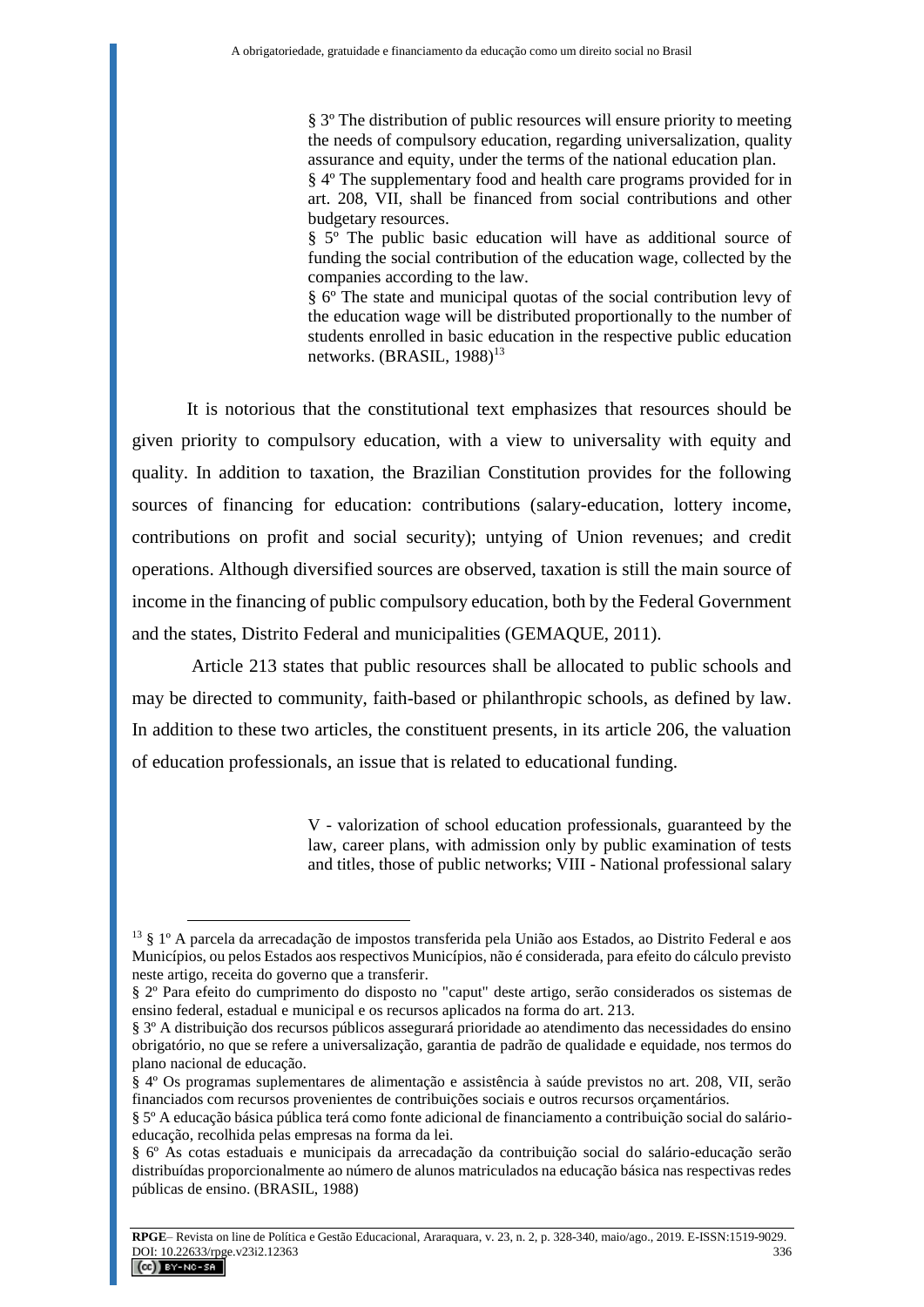floor for professionals of public school education, under the terms of federal law (BRASIL, 1988). 14

The valorization of education professionals, as enshrined in the Brazilian Constitution, stemmed from the regulation of Constitutional Amendment n. 53/2006. This legal instrument also establishes the creation of the Fund for Maintenance and Development of Basic Education and Valorization of Education Professionals (FUNDEB), which is of an accounting nature and is expected to last 14 years. The objective of the fund is to guarantee the financing of the development and maintenance of education, as well as the improvement of the value of professionals involved in education by all federated entities. Article 60 of the Act of Transitional Constitutional Provisions<sup>15</sup> of the Federal Constitution also provides:

> I - the distribution of resources and responsibilities between the Federal District, the States and their Municipalities is ensured through the creation, within each State and the Federal District, of a Fund for the Maintenance and Development of Basic Education and Valorization of Professionals of Education - FUNDEB, of an accounting nature; II the Funds referred to in item I of the caput of this article shall be constituted by 20% (twenty percent) of the resources referred to in items I, II and III of art. 155; item II of the caput of art. 157; items II, III and IV of the caput of art. 158; and items a and b of item I and item II of the caput of art. 159, all of the Federal Constitution, and distributed among each State and its Municipalities, proportionally to the number of students of the various stages and modalities of the basic face-to-face education, enrolled in the respective networks, in the respective priority areas established in §§ 2 and 3 of the Art. 211 of the Federal Constitution (BRASIL, 1988). 16

<sup>&</sup>lt;sup>14</sup> V - valorização dos profissionais da educação escolar, garantidos, na forma da lei, planos de carreira, com ingresso exclusivamente por concurso público de provas e títulos, aos das redes públicas; VIII - piso salarial profissional nacional para os profissionais da educação escolar pública, nos termos de lei federal. (BRASIL, 1988)

<sup>&</sup>lt;sup>15</sup> The Brazilian Federal Constitution, from the structural point of view, contains a preamble, the body and an Act of Transitional Constitutional Provisions. The purpose of the act is to establish rules of transition between an old and a new legal system, supported by constitutional protection (CANOTILHO, 2003).

<sup>&</sup>lt;sup>16</sup> I - a distribuição dos recursos e de responsabilidades entre o Distrito Federal, os Estados e seus Municípios é assegurada mediante a criação, no âmbito de cada Estado e do Distrito Federal, de um Fundo de Manutenção e Desenvolvimento da Educação Básica e de Valorização dos Profissionais da Educação - FUNDEB, de natureza contábil;

II - os Fundos referidos no inciso I do caput deste artigo serão constituídos por 20% (vinte por cento) dos recursos a que se referem os incisos I, II e III do art. 155; o inciso II do caput do art. 157; os incisos II, III e IV do caput do art. 158; e as alíneas a e b do inciso I e o inciso II do caput do art. 159, todos da Constituição Federal, e distribuídos entre cada Estado e seus Municípios, proporcionalmente ao número de alunos das diversas etapas e modalidades da educação básica presencial, matriculados nas respectivas redes, nos respectivos âmbitos de atuação prioritária estabelecidos nos §§ 2º e 3º do art. 211 da Constituição Federal (BRASIL, 1988).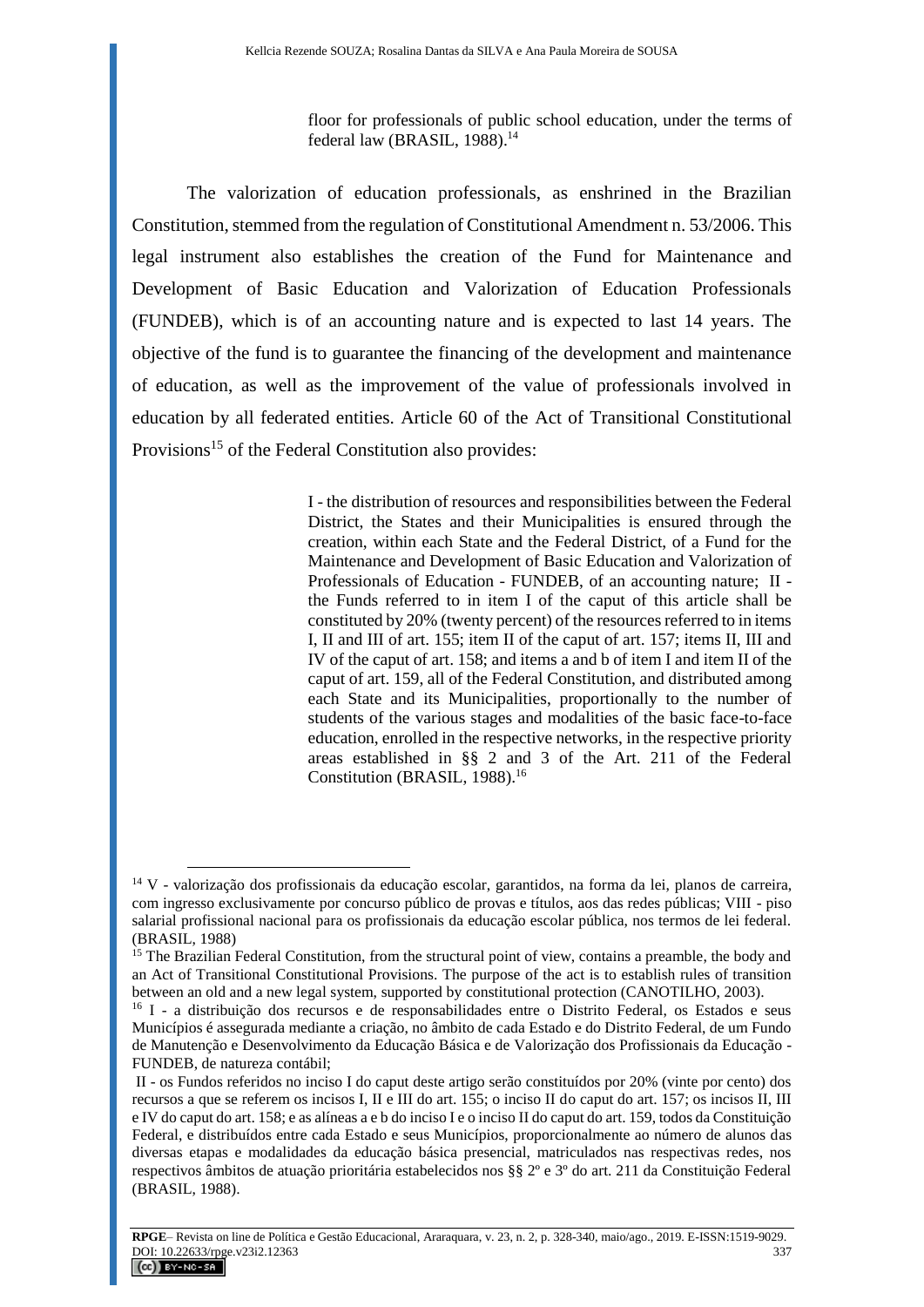The Fundeb therefore determines the proportional distribution of resources to the States and Municipalities according to the number of students enrolled in the respective public basic education networks. Sena (2008) points out that one of the significant advances of FUNDEB, which replaced the Fund for Maintenance and Development of Elementary Education and Valorization of Teaching (FUNDEF), lies mainly in its coverage, which, as a financing mechanism, all stages of basic education, unlike the previous fund, which limited Fundamental Education as the only stage for the allocation of the fund.

According to Castro and Carvalho (2013), the Brazilian Federal Constitution of 1988 and its consequent amendments not only increased educational spending, but also expanded the institutional structure of competences and shared responsibility for Brazilian compulsory education among federated entities. However, it is important to emphasize that this expansion does not necessarily reflect the exclusivity of entities to finance educational actions. Even with the institutionalization of the collaboration system, educational financing depends significantly on the contribution of resources of the union, especially considering the collection asymmetries among the Brazilian states and municipalities.

Although the Federal Constitution provides greater legal protection to the educational budget, it should be noted that at the end of 2016, the country's congress approved Constitutional Amendment nº 95/2016, which amended the Transitory Provisions Act to establish the New Tax Regime. This standardization established the New Fiscal Regime in the scope of Public Budgets and Social Security of the Union, which will be in force for the next twenty financial years (BRASIL, 2016). Specifically, on education, the amendment provides:

> Article 110. Under the New Fiscal Regime, the minimum investments in public health actions and services and maintenance and development of education will be equivalent to: I - in 2017, the minimum applications calculated in accordance with item I of paragraph 2 of art. 198 and caput of art. 212, of the Federal Constitution; II - in subsequent years, to the values calculated for the minimum investments of the immediately preceding year, corrected in the form established by item II of paragraph 1 of art. 107 of this Act of Transitional Constitutional Provisions".

> Article 111. As from the fiscal year 2018, until the last fiscal year of the New Fiscal Regime, the approval and execution provided for in Paragraphs 9 and 11 of Article 166 of the Federal Constitution shall correspond to the mandatory execution amount for the 2017 fiscal year, corrected in the form established by item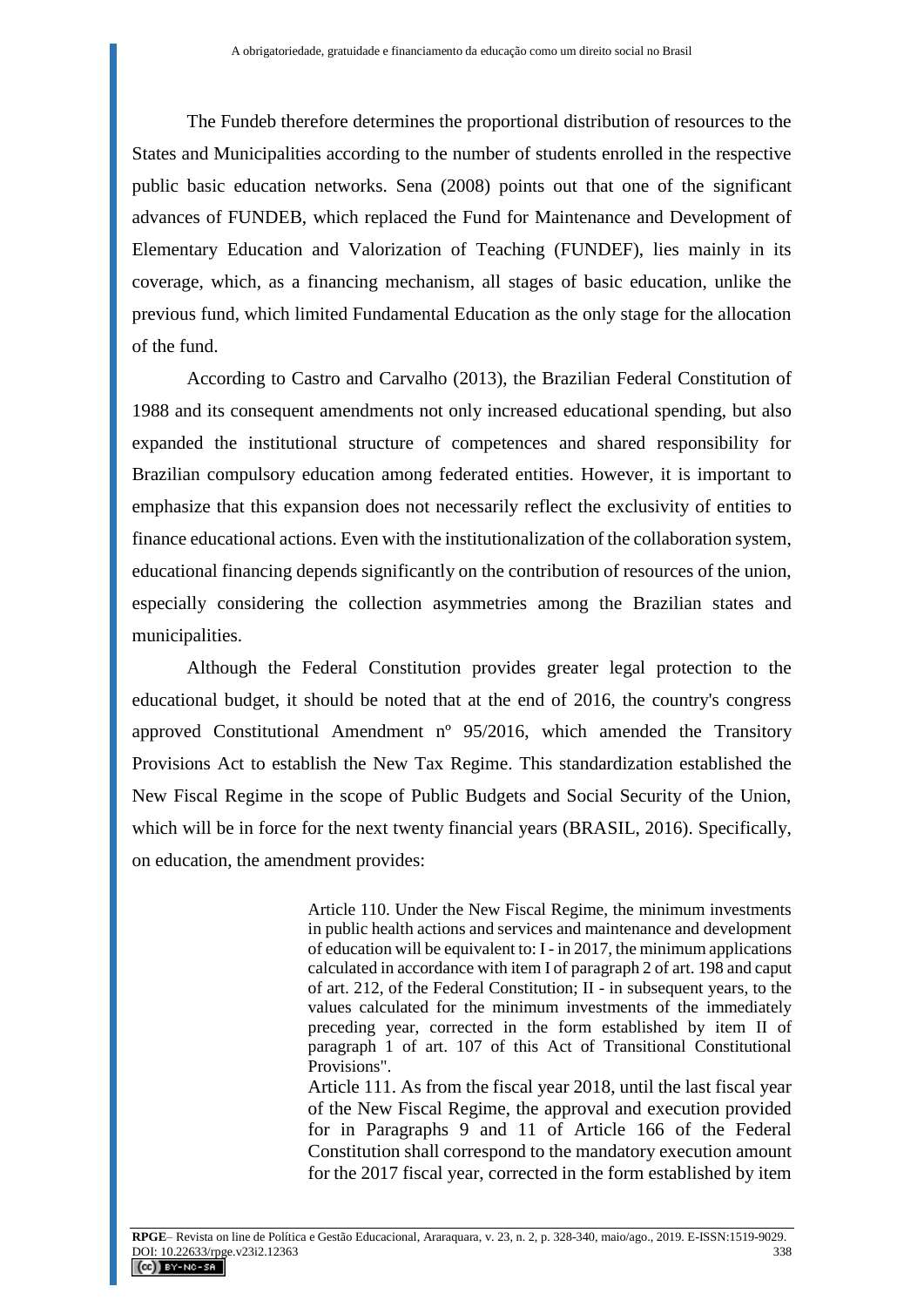II of paragraph 1 of article 107 of this Act of Transitory Constitutional Provisions (BRASIL, 2016). <sup>17</sup>

The aforementioned Constitutional Amendment states that the resources allocated to education by the Union between 2018 and 2036 will be equivalent to 18% of tax revenues, with reference to those calculated in 2017, which can only be changed annually according to inflation accumulated according to the National Extended Consumer Price Index (IPCA). This means that, regardless of the country's increased tax revenues, resources for education will not be expanded.

In an analysis of the financing of education in Brazil, Monlevade (2014, p. 66-67) explained that the 1967 Federal Constitution adopted the same logic, maintaining the percentages of taxes for the education of states and municipalities, and withdrawing the constitutional duty of the Union. The author clarifies that this legislation was contradictory, since "[…] exactly when the federal government collected the highest revenues in history, the increase in the financial burden of all administrative spheres was made possible by the cut in the quality of education and the salaries of its professionals."

The untying of financial resources represents a serious attack on public policies for the maintenance and development of education and, consequently, for the guarantee of subjective public right. A nation that prioritizes education can never adopt the stagnation of resources as a goal for the area, especially in a country that depends on the financial contribution of the Union to compensate for distortions of revenue from the asymmetric tax sources of its states and municipalities (MONLEVADE, 2014).

### **Final considerations**

 $\overline{a}$ 

The legal apparatus should have as a landmark the Federal Constitution of a country, which is the main legal instrument for the construction of normativity and, consequently, for the protection of the right to educational activities. In this sense, the

<sup>&</sup>lt;sup>17</sup> [Art. 110.](https://www.planalto.gov.br/ccivil_03/constituicao/Constituicao.htm#adctart110) Na vigência do Novo Regime Fiscal, as aplicações mínimas em ações e serviços públicos de saúde e em manutenção e desenvolvimento do ensino equivalerão:

I - no exercício de 2017, às aplicações mínimas calculadas nos termos do inciso I do § 2º do art. 198 e do caput do art. 212, da Constituição Federal;

II - nos exercícios posteriores, aos valores calculados para as aplicações mínimas do exercício imediatamente anterior, corrigidos na forma estabelecida pelo inciso II do § 1º do art. 107 deste Ato das Disposições Constitucionais Transitórias".

[Art. 111.](https://www.planalto.gov.br/ccivil_03/constituicao/Constituicao.htm#adctart111) A partir do exercício financeiro de 2018, até o último exercício de vigência do Novo Regime Fiscal, a aprovação e a execução previstas nos §§ 9º e 11 do art. 166 da Constituição Federal corresponderão ao montante de execução obrigatória para o exercício de 2017, corrigido na forma estabelecida pelo inciso II do § 1º do art. 107 deste Ato das Disposições Constitucionais Transitórias. (BRASIL, 2016)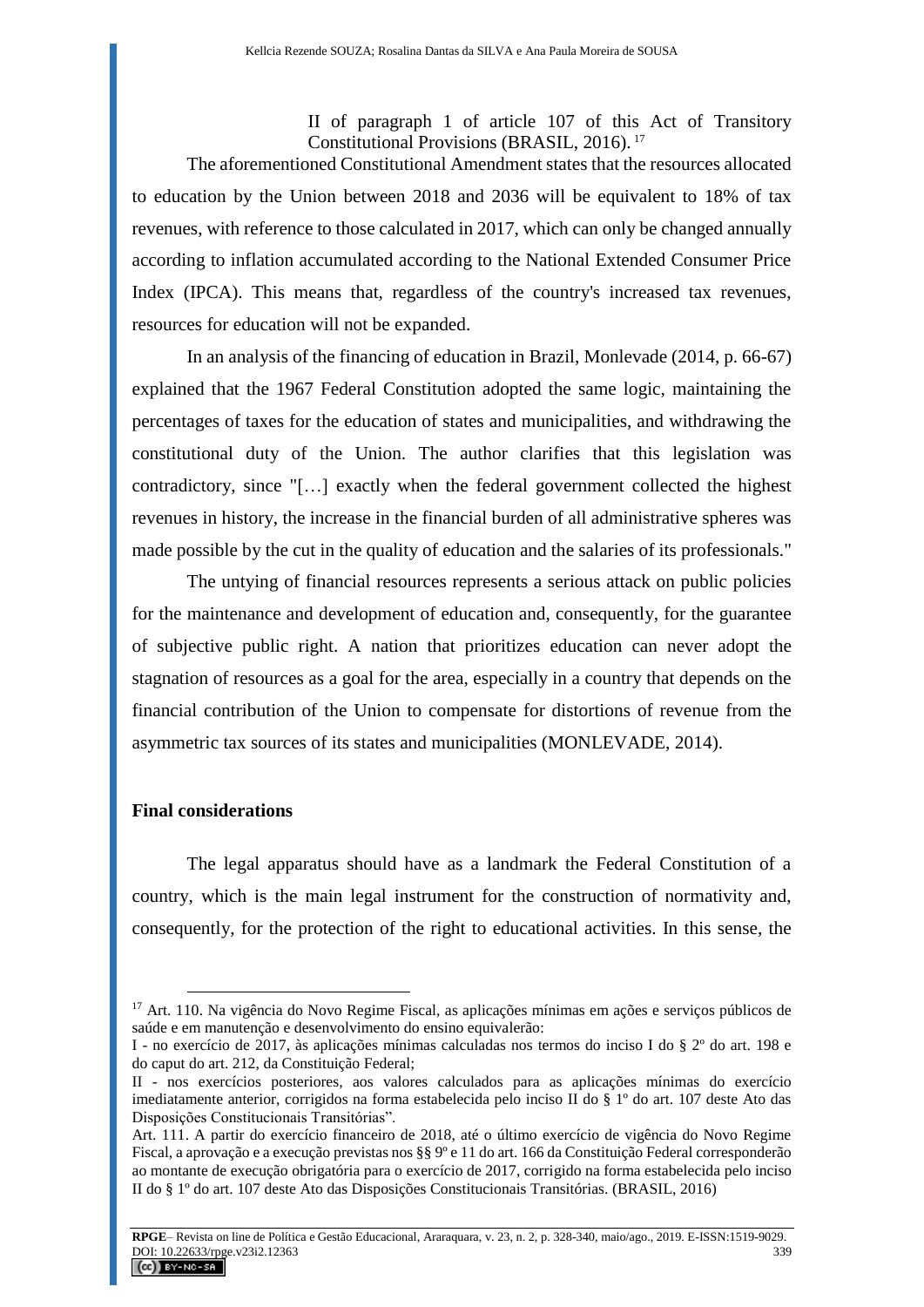Brazilian Magna Carta recognizes education as a social right and with characteristics of the rights of the personality, when it assures it as public and subjective, endowed with civil protection, however, while remaining a social right.

After three decades of the current Federal Constitution, we observed that compulsory and gratuitousness were amplified in this period, so that legal protection was not restricted to only one stage of basic education, Elementary School. Thus, Constitutional Amendment nº 59/2009 represents a political and normative framework regarding the right to education in Brazil.

In this sense, the constitutional reserves of financing linked to the gratuitousness, universalization of the right to basic education and its obligatory character to people from 4 to 17 year old, for Souza (2017), not only contain an equalizing horizon, but are also enablers of the policies in the country.

On the other hand, in recent years, the Federal Constitution has undergone amendments that jeopardize the guarantee of social rights. In the case of education, Constitutional Amendment nº 95/2016, which amended the Transitory Provisions Act to establish the New Tax Regime, represents a serious measure that prevents the expansion of investments of resources in the area. In addition, Fundeb, regulated by Constitutional Amendment nº 53/2006, is in force only until 2020.

This fund is the main source of financing for basic education and an educational public policy that has ensured the distribution of resources in an equitable way, which has resulted in the consolidation of the collaboration system between the federated entities, municipalities, states and the union.

Although Brazil has advanced from the normative point of view in expanding compulsory and gratuitous, the materialization of this right is seriously compromised if we consider the setbacks imposed to the guarantee of the public financing, which is determinant to envisage the expansion of the educational coverage of the country in the different levels, stages and educational modalities.

#### **REFERENCES**

ABRAHÃO, J. Financiamento e gasto público da educação básica no Brasil e comparações com alguns países da OCDE e América Latina. *In:* **Educação e Sociedade***,*  Campinas, v. 26, n. 92, p. 841-858, 2005.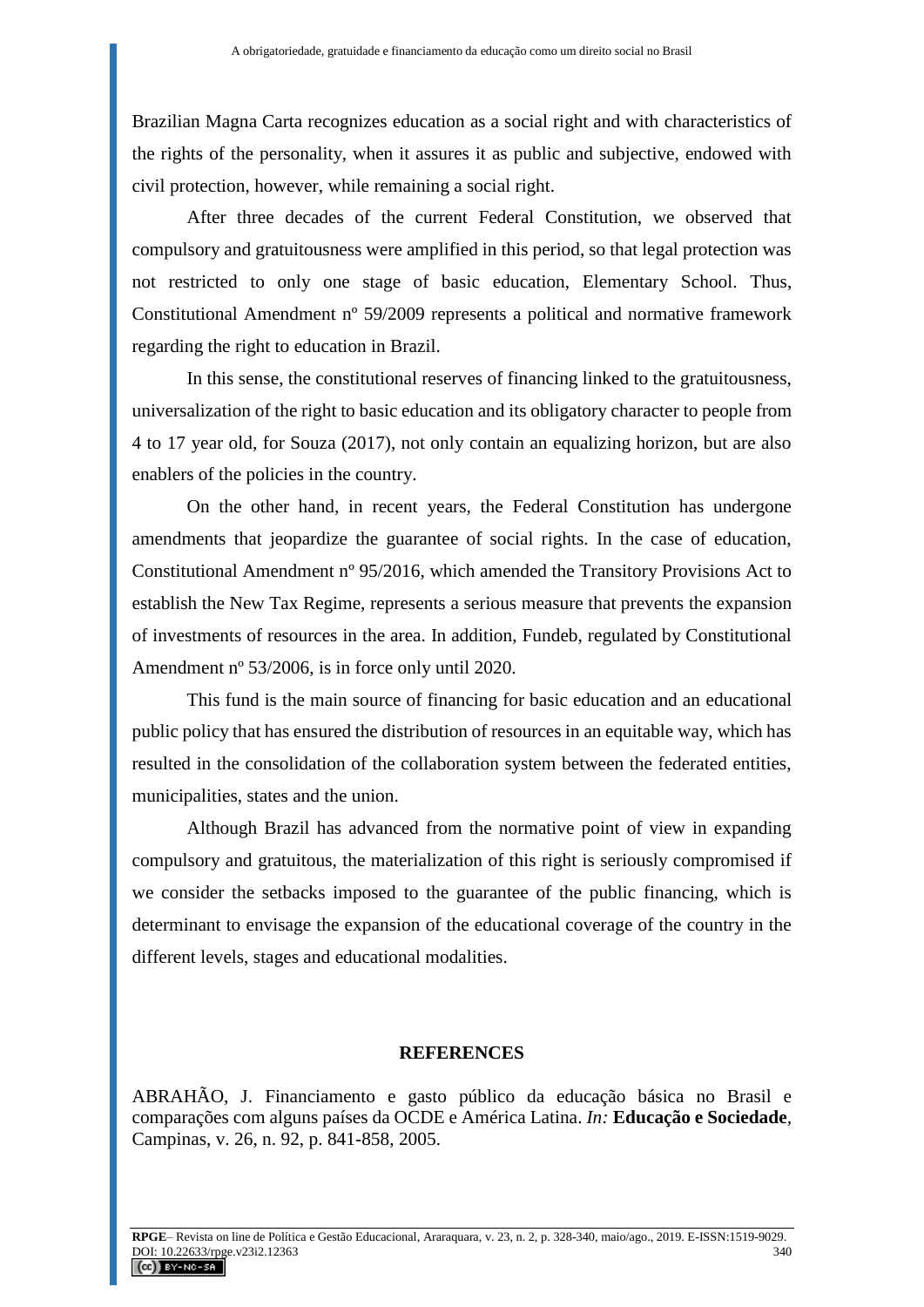BRASIL. **Constituição da República Federativa do Brasil de 1988**. Constituição da República Federativa do Brasil. Brasília: Senado, 1988.

BRASIL. Emenda Constitucional n. 95, de 15 de dezembro de 2016. Altera o Ato das Disposições Constitucionais Transitórias, para instituir o Novo Regime Fiscal, e dá outras providências. **Diário Oficial da República Federativa do Brasil**, Brasília: 2016.

BOBBIO, N. **A Era dos direitos**. Rio de Janeiro: Campus, 1992.

CANOTILHO, J. J. G. **Direito constitucional e teoria da Constituição**. Coimbra: Almedina, 2003.

CASTRO, J. A.; CARVALHO, C. H. A de. Necessidades e possibilidades para o financiamento da educação brasileira no plano nacional de educação. *In:* **Educação e Sociedade** [online], v.34, n.124, p.829-849, 2013.

CURY, C. R. J. Direito à educação: direito à igualdade, direito à diferença. *In:* **Cadernos de Pesquisa***,* São Paulo*,* n.116, p. 245-262. Jul. 2002.

DIAS, A. A. Da educação como direito humano aos direitos humanos como princípio educativo. *In:* SILVEIRA, R. M. G. *et al*. **Educação em Direitos Humanos**: Fundamentos teórico-metodológicos. João Pessoa: Editora Universitária, 2007. p. 441- 456.

DUARTE, C. S. Direito público subjetivo e políticas educacionais. *In:* **São Paulo em Perspectiva**, São Paulo, v. 18, n. 2, p.113-118, 2004.

FLACH, S. de F. O direito à educação e sua relação com a ampliação da escolaridade obrigatória no Brasil. **Ensaio**: Avaliação e Políticas Públicas em Educação, Rio de Janeiro, v. 17, n. 64, p. 495-520, 2009.

GEMAQUE, R. M. O. Políticas de financiamento e direito à educação básica: o Fundef e o Fundeb. *In:* **SER Social**, Brasília, v. 13, n. 29, p. 90-112, 2011.

MONLEVADE, J. A. C. Recursos públicos para a educação: percentual irrevogável do PIB. *In:* **Jornal de Políticas Educacionais**, Curitiba, n. 16, p. 66 – 74, 2014.

OLIVEIRA, R. P.; ARAÚJO, G. C. Qualidade do ensino: uma nova dimensão da luta pelo direito à educação. *In:* **Revista Brasileira de Educação**, Rio de Janeiro, n. 28, p. 5- 24, 2005.

OLIVEIRA, J. F.; MORAES, K. N. DOURADO, L. F. **O financiamento da educação básica**: limites e possibilidades. MEC: Escola de Gestores, 2009.

RIZZI, E.; GONZALEZ, M.; XIMENES, S. **Direito Humano à Educação**. 2ª ed. Curitiba: Plataforma Dhesca Brasil - Coleção Manual de Direitos Humanos, 2011.

SARLET, I. W. **A Eficácia dos direitos fundamentais**. 5 ed. Porto Alegre: Livraria do Advogado, 2005.